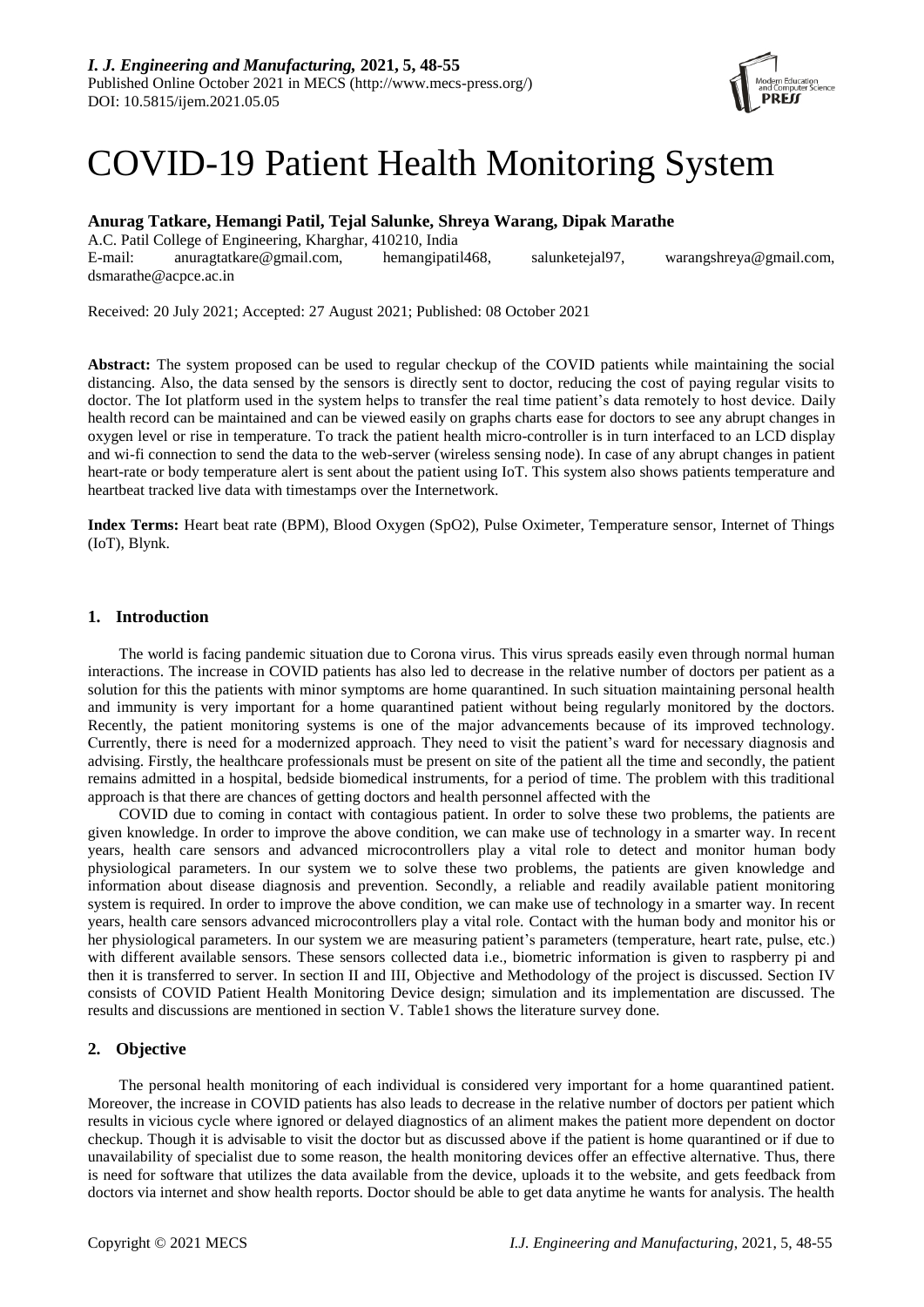monitoring device can record various data like patient's heart beat rate, oxygen level; body temperature while in being in contact with the patient and this data from patient can be used by physicians to recommend any changes to patient's routine and medicines.

The main objective is to design a Remote Patient Health Monitoring system to diagnose health condition of the patients without coming in close contact with the patient. Giving care and health assistant to a COVID patient in this pandemic situation has become one of major problems as the doctors, nurses, medical staff are also getting this virus due to coming in contact with contagious patient their lives are also in risks. Proper implementation of such health monitoring system can provide a safer way to diagnose a home quarantined patient where physical conditions of the patient can be monitored frequently, the need for cost effective and fast responding alert mechanism is inevitable. The Internet of Things (IoT) platform offers a promising technology to achieve the healthcare services, and can further improve the medical service systems. IoT wearable platforms can be used to collect the needed information of the patient and communicate such information wirelessly, where it is processed or stored for tracking the history of the patient.

# **3. Literature Survey**

Table 1. Literature survey patient health monitoring system.

| Ref.                                     | <b>Title</b>                                                                                                 | Author                                                    | Conclusion                                                | <b>Drawbacks</b>                                           |
|------------------------------------------|--------------------------------------------------------------------------------------------------------------|-----------------------------------------------------------|-----------------------------------------------------------|------------------------------------------------------------|
| Int. Conf.,<br>March 2015                | Design of Mobile Healthcare<br>Monitoring System Using IoT<br><b>Technology and Cloud Computing</b>          | Mustafa A Al-Sheikh<br>and Ibrahim A Ameen                | Capable to monitor<br>more than one health<br>parameter.  | No proper layout of ECG.<br>Unreliable.                    |
| Journal, March<br>2018                   | Monitoring of Patients Through Pulse<br>& Heart Rate Sensor                                                  | Ajith, Praveen raj, Syed<br>Ibrahim, Mr. Nagaraj          | Measuring heart rate,<br>temperature and oxygen<br>level. | False Alarm generated in<br>case of battery issue.         |
| <b>IEEE</b> Journal,<br>Sept. 2019       | A Home Telemedicine System for<br><b>Continuous Respiratory Monitoring</b>                                   | Alessandra Angelucci,<br>David Kuller                     | Real time monitoring.                                     | Less accurate and too<br>expensive.                        |
| <b>IEEE</b> Journal.<br><b>July 2020</b> | Organic Multi-Channel<br>Optoelectronic Sensors for Wearable<br><b>Health Monitoring</b>                     | Yasser Khan.<br>Donggeon han,<br>Jonathon Ting            | Only oxygen level<br>detection.                           | Lacks wireless<br>communication and<br>temperature sensor. |
| IEEE Journal,<br>Oct 2018                | A Wearable Pulse Oximeter with<br>Wireless Communication and Motion<br>Artifact Tailoring for Continuous Use | Pedro J. Chacon, Tallis<br>H. da Costa, Taher<br>Ghomian, | Oxygen level in low<br>noise detected.                    | Bluetooth network used.<br>No temperature sensor           |
| Int. Conf<br>March 2018                  | <b>Synchronized Intermittent Mandatory</b><br>Ventilation Mode Control Using Pulse<br>Oximeter               | Tassadaq Hussain,<br>Amna Haider, Wasim<br>Akram          | Different oximeter<br>techniques discussed.               | Only oxygen level<br>measuring technique<br>discussed.     |



Fig. 1. Block diagram of covid patient health monitoring system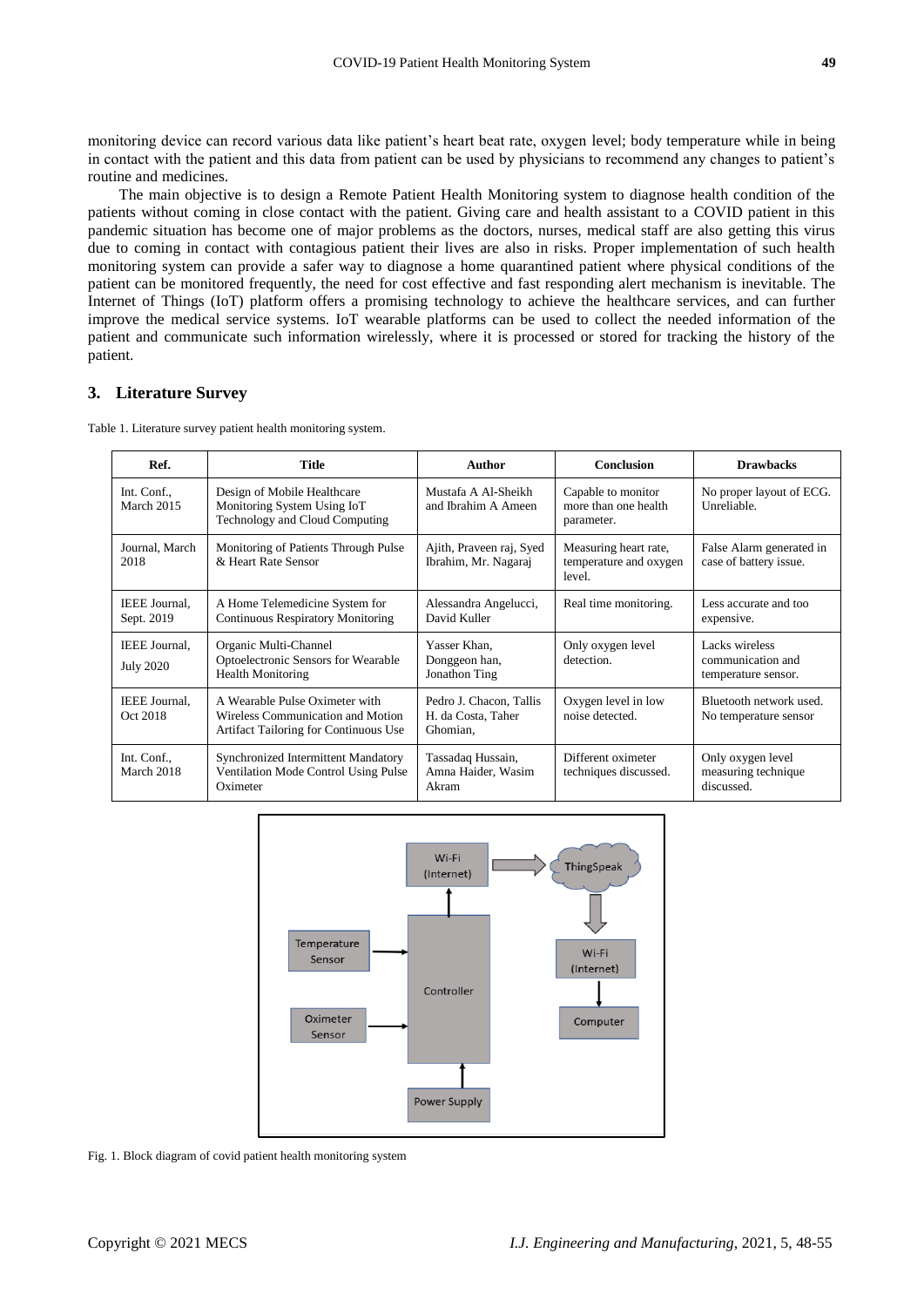### **4. Methodology**

This device uses oximeter sensor and temperature sensor which gives the proper values to the controller. Generally, in normal condition SpO2 ranges form 95- 97 and temperature from 36-37. The values recorded are uploaded to Blynk so they can be viewed from anywhere using internet. The person must practice hand hygiene - wash hands for at least 20seconds. Place a fingertip on MAX30100 Oximeter sensor and also place a finger on LM35 Temperature sensor. The sensors start recording the data and send it to Node MCU. The Node MCU transmits the data to the mobile phone using the Wi-Fi module. In the Blynk app 2 labeled value widget and 1 Super Chart is used to display the data. This data is received by the mobile using the internet and displayed in the Blynk app. The normal body temperature ranges from 36- 38°C and the oxygen level (SpO2) level ranges from 95-98%. If the readings are above or below this range for a long time then the patient requires medical attention. Accordingly, the medical staff will take further actions.

### **5. Designing and Simulation of Covid Patient Health Monitoring Device**

The proposed block diagram of the system is as follows. With help of this project doctors can diagnose the patient remotely and can record patient's health status. In this project the controller will take the input from the temperature sensor and also from the Heart beat sensor. The inputs will be in electrical form. Then the controller will process the inputs and the signal will be transmitted using the Wi-Fi module. The PC or laptop is used for recording all the data that is received through device1. The data is received via internet. The data is registered on the Blynk using internet. Proposed System consists of following Sensors and Microcontroller [1] ESP-32 is one of the main IoT learning tools. EPS32 can communicate with other Wi-Fi and Bluetooth devices via its SPI/SDIO, or I2C/UART interfaces. [2] The LM35 series are accurate optimized temperature circuits with output voltage, which is linearly relative to the temperature in centigrade. The LM35 has advantage over Kelvin's linear temperature sensors. The huge constant voltage from the display does not allow the consumer to delete in the realistic centigrade scaling. [3] MAX30100 Pulse Oximeter works on principle of pulse oximeter is based on the differential absorption characteristics of oxygenated and the de-oxygenated hemoglobin. Using this information, the microcontroller determines concentration of oxyhemoglobin (HbO2) and concentration of deoxyhemoglobin (Hb).

The % of oxygen  
top 
$$
= \text{HbO2} / \text{HbO2+Hb}
$$
 (1)

The controllers 3 V and GND pin are connected to VCC and GND pin of both the sensors. This provides supply to them. The SCL and SDA pins of Pulse Oximeter are connected to SCL and SDA pins of controller. They help in communicating with each other. A0 pin of controller is connected to Vout of LM35 this pin receives data.



Fig. 2.Hardware connection of covid patient health monitoring system.

The three resistors on MAX30100 are removed and two 4.7k  $\Omega$  resistor are connected as pull up resistor between SCL and SDA pins of Pulse Oximeter. The data received from Oximeter and temperature sensor is converted using ADC. The WIFI name and password are provided to the controller are linked using the Authorization key. Authorization key is unique for every project. Blynk provides a graph as well which helps to analyzing a patient's vital information.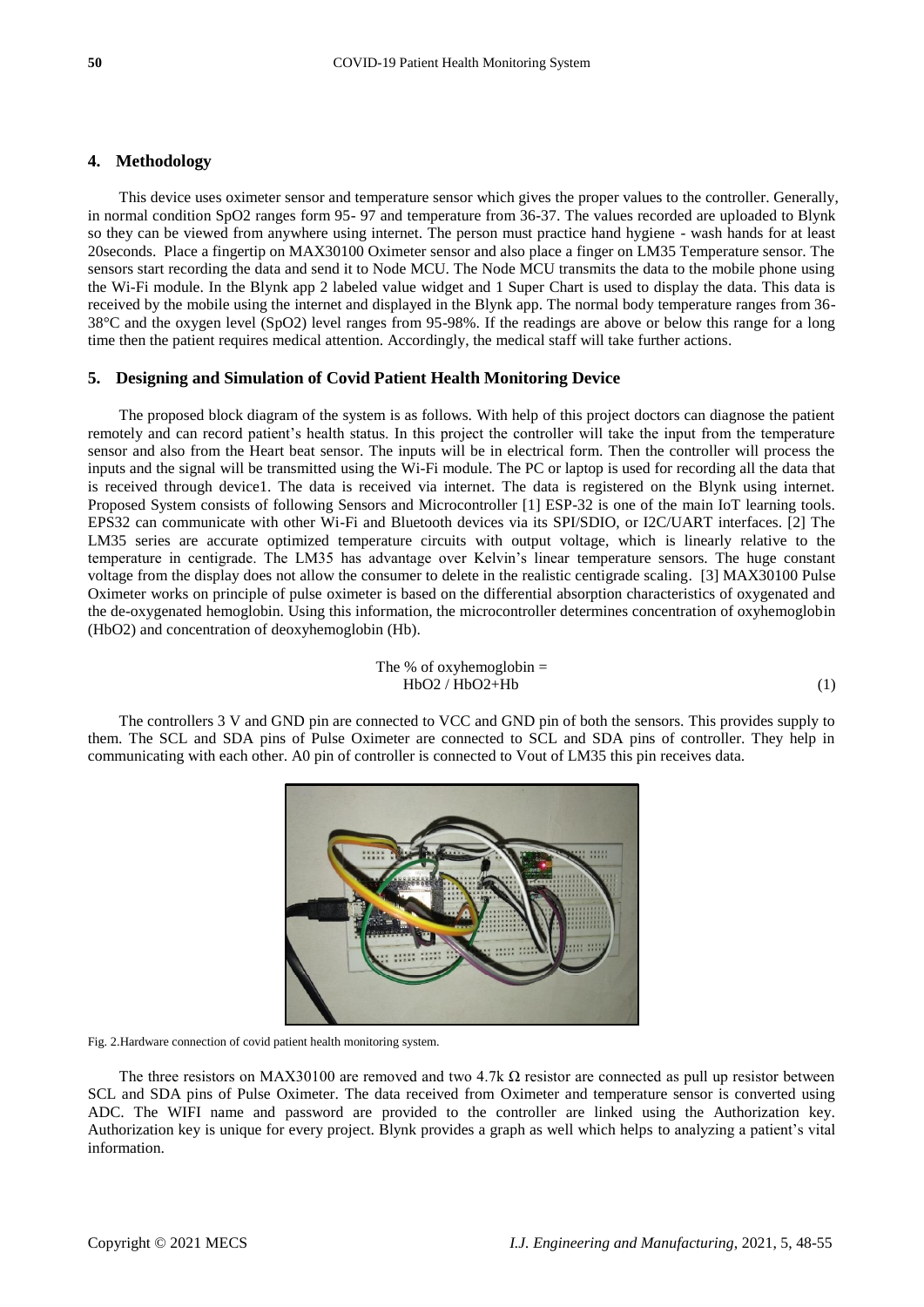

Fig. 3. Flow Chart for covid patient health monitoring system.

#### **6. Results and Discussions**

The Heart rate (BPM), Blood Oxygen (SpO2) and Temperature are very important in the treatment of COVID patient. Using this information, the treatment and severity of the patient's health can be determined. In fig.4 we can see the graph of those vitals. This is used for keeping the patient under observation without admitting him in the hospital. As whenever a COVID wave hits there is shortage of beds. So according to the data displayed the doctors can take the required action. The advantages of this project are healing at home is possible, reduces requirement of hospital beds, faster diagnosis, improved treatment, cost reduction. Limitations of this project are internet requirements, other symptoms cannot be monitored



Fig. 4. Circuit Diagram for covid patient health monitoring system.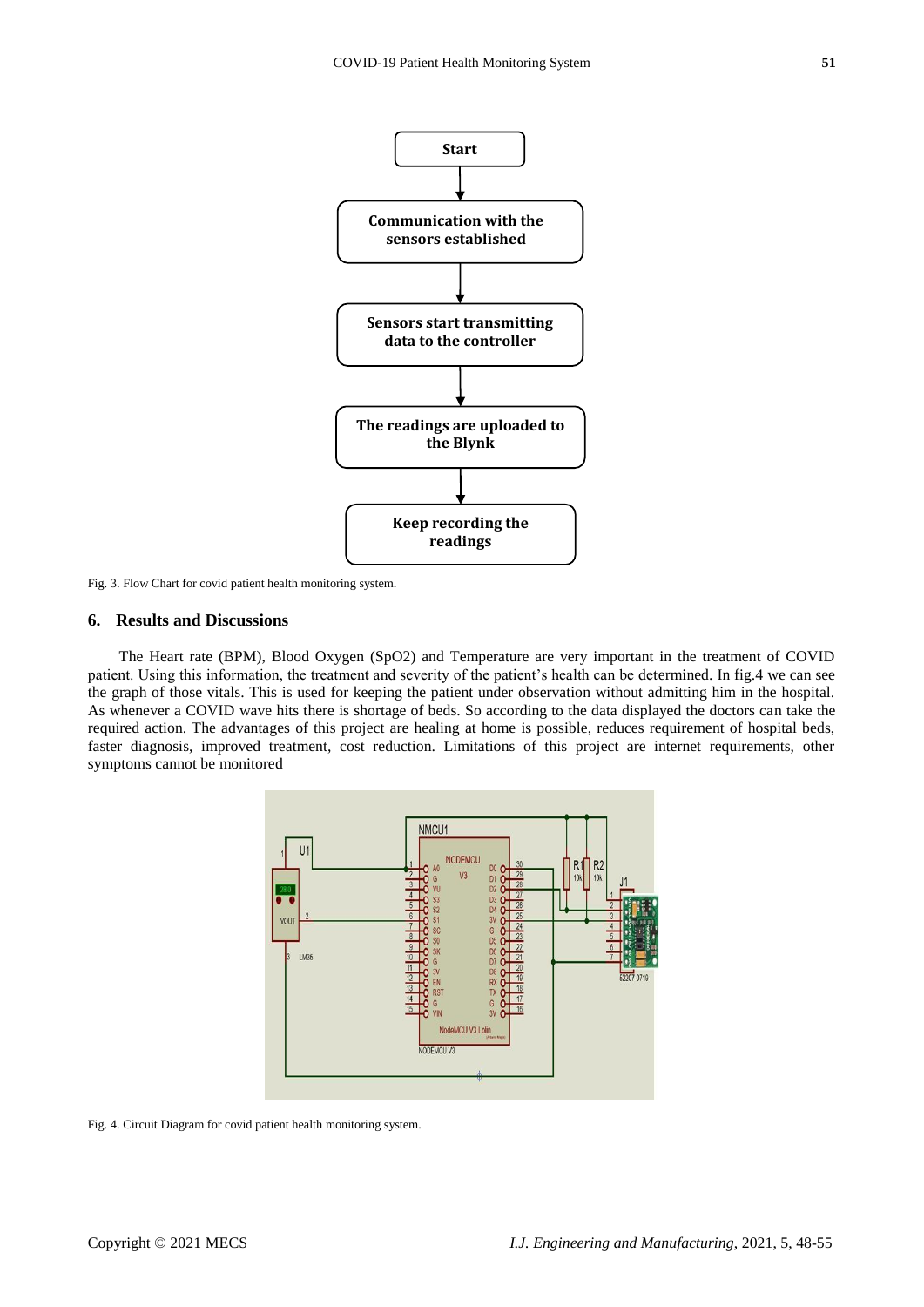| COVID-19 Monitoring<br>(  မျ                                     |  |
|------------------------------------------------------------------|--|
|                                                                  |  |
| SP02<br><b>BPM</b>                                               |  |
| 96.000<br>69.021                                                 |  |
| TEMPERATURE                                                      |  |
| 37.2                                                             |  |
|                                                                  |  |
| AN TEMP<br>AN BPM<br>M SPO2<br>88.4 131                          |  |
| 38.1.99<br>37.B 66                                               |  |
| ō<br>$-37-2-0$<br>1h<br>6h<br>1d<br>1M<br>3M<br>Live<br>1w<br>⊏₫ |  |
|                                                                  |  |
|                                                                  |  |
|                                                                  |  |
|                                                                  |  |
|                                                                  |  |

Fig. 5. Blynk App Window Diagram for covid patient health monitoring system.

| 36<br>35<br>33      | 37                             |                   |
|---------------------|--------------------------------|-------------------|
| Live                | 37.3<br>M CELSIUS M FAHRENHEIT | CELSIUS           |
| 1h                  |                                |                   |
| 6h —                |                                |                   |
|                     |                                |                   |
| 1d 1w 1M 3M         | 99.1                           |                   |
|                     |                                | <b>FAHRENHEIT</b> |
|                     |                                |                   |
| $\cdots$            |                                |                   |
| 69<br>53<br>37<br>ロ | $-101$<br>85                   |                   |
|                     |                                |                   |

Fig. 6. LM35 Output displayed on Blynk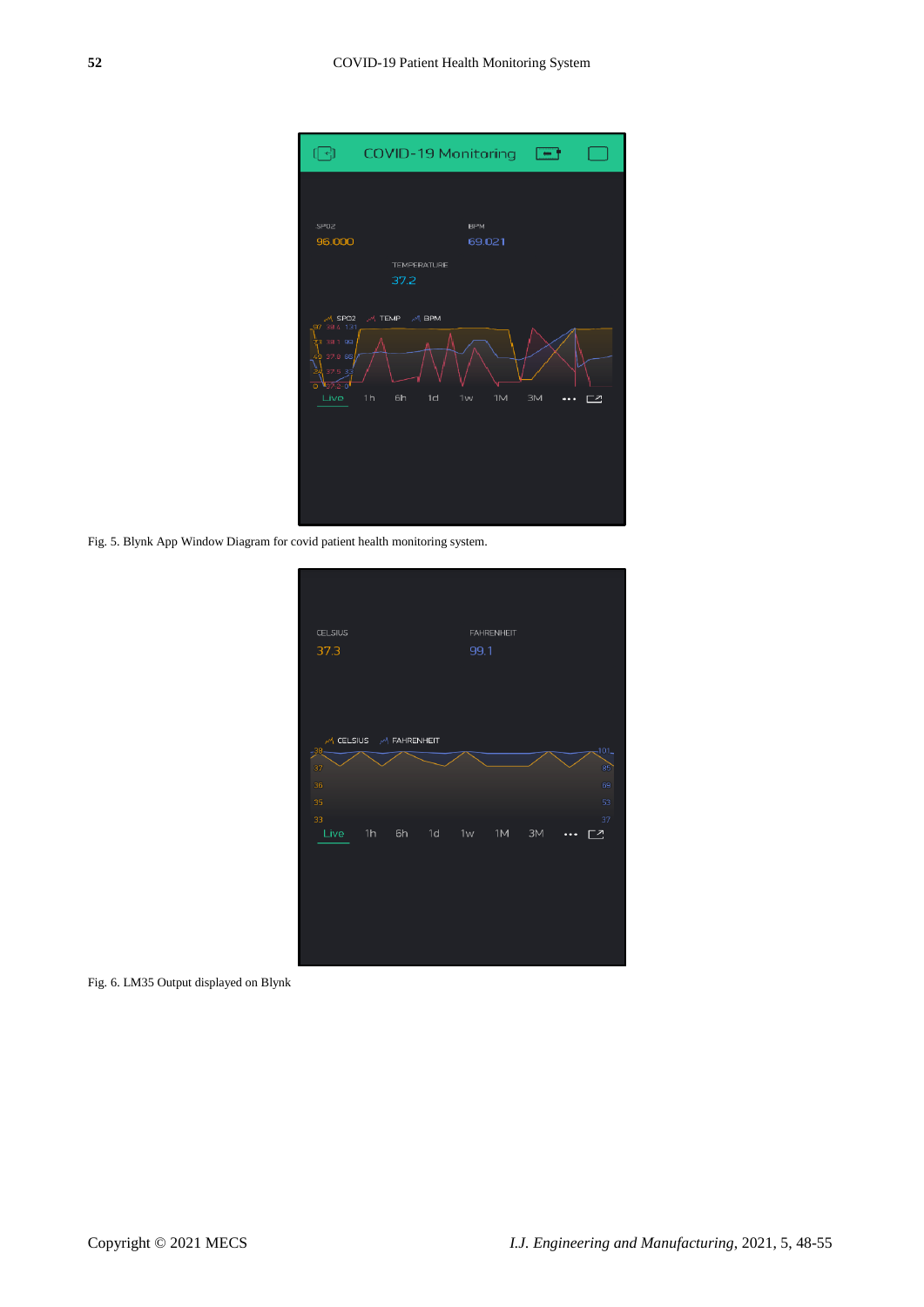| (  ←])                                     | COVID-19 Monitoring [F]                |    |                                     |
|--------------------------------------------|----------------------------------------|----|-------------------------------------|
|                                            |                                        |    |                                     |
| SP <sub>O2</sub><br>95.000                 | <b>BPM</b><br>79.129                   |    |                                     |
|                                            |                                        |    |                                     |
| M SP02<br>200                              | $M$ BPM                                |    | 150                                 |
| 150<br>$\Delta$ 00<br>50<br>$\overline{0}$ |                                        |    | 112<br>$-75-$<br>37<br>$\mathbf{0}$ |
| Live                                       | 6h<br>1d<br>1h<br>1M<br>1 <sub>w</sub> | 3M | -2                                  |
|                                            |                                        |    |                                     |
|                                            |                                        |    |                                     |

Fig. 7. MAX30100 Pulse Oximeter Output displayed on Blynk.

| u ⊣                            | COVID-19 Monitoring [11]               |    |          |   |
|--------------------------------|----------------------------------------|----|----------|---|
|                                |                                        |    |          |   |
| SP <sub>02</sub><br>0.000      | <b>BPM</b><br>0.000                    |    |          |   |
|                                | TEMPERATURE<br>33.3                    |    |          |   |
| M TEMP<br>39<br>38<br>36<br>35 |                                        |    |          |   |
| ัรธ์<br>Live                   | 1d<br>1h<br>6h<br>1M<br>1 <sub>w</sub> | 3M | $\cdots$ | ビ |
|                                |                                        |    |          |   |

Fig. 8. LM35 Temperature decrement observed in cold condition.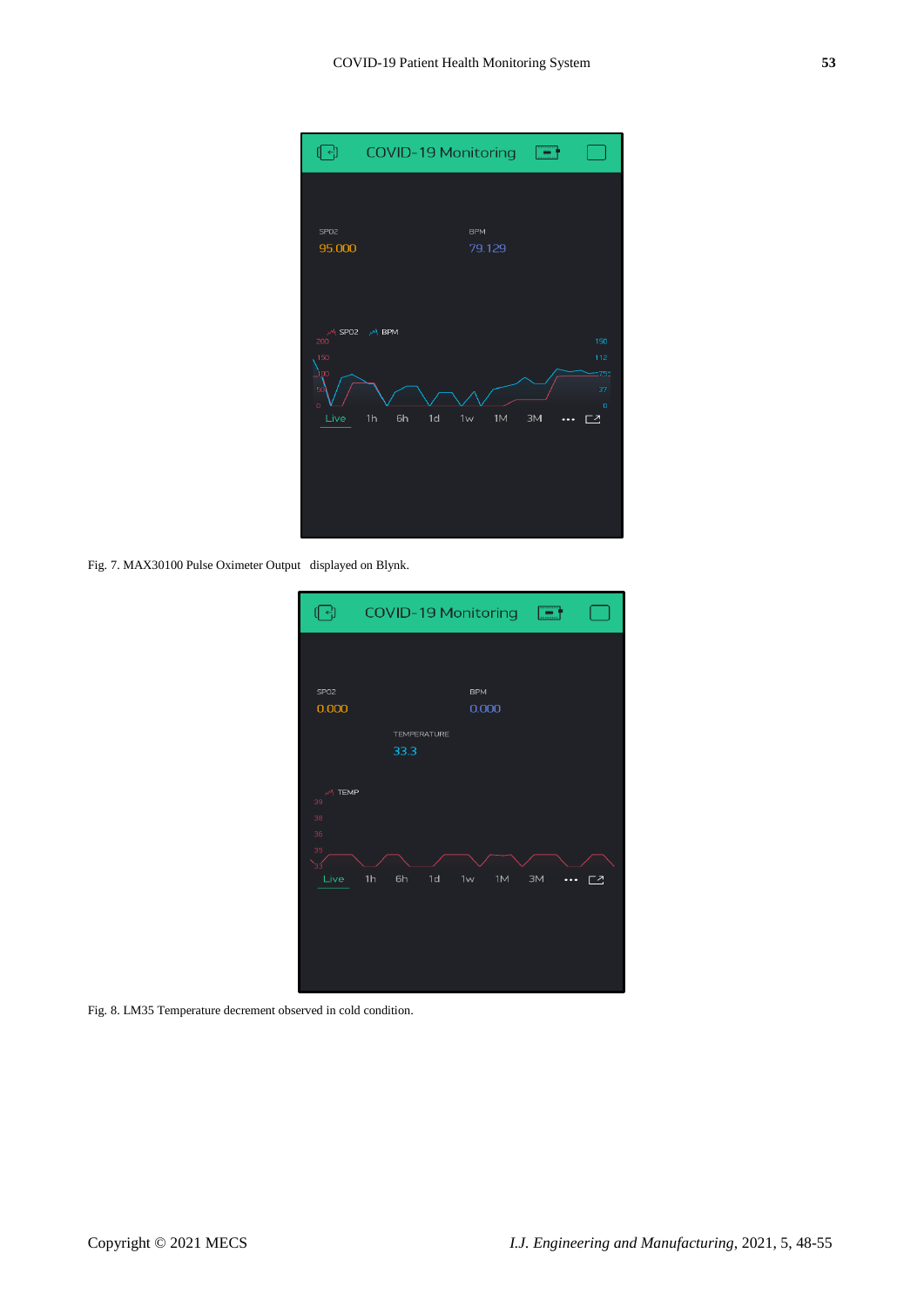

Fig. 9. LM35 Temperature increment observed in hot condition.

#### **7. Conclusion**

The system introduced COVID-19 patient health monitoring system monitors the basic important signs of patient like heart rate and body temperature. Authenticate medical staff can view and track the data in real time even though the patients perform the test outside the hospital. The developed prototype is very simple to design and use. The developed system will improve current health care system that may protect lots of lives from death.

The early identification of any health problem can help the patient to take necessary emergency measures, which can potentially save the patient's life. IoT can help in this regard. IoT based health monitoring systems can monitor the patients in real-time and warn the patient of any abnormalities. The idea of a smart health monitoring system using the IoT architectures is a novel contribution in the field of medical science and it will reduce health issues and unwanted deaths.

#### **References**

- [1] M. A. Mahgoub, O. O. Khalifa, K. Sidek, S. Khan, "Health monitoring system using Pulse Oximeter with remote alert", March 2015, International Conference on Computing, Control, Networking, Electronics and Embedded Systems Engineering.
- [2] M. Shiekh and I. Ameen, "Design of mobile healthcare monitoring system using IoT Technology and Computing", Sept. 2020, 3rd Int. Conf. on Sustainable Engineering Techniques
- [3] Y. Khan, D. han, J. Ting, A. C. Aris "Organic Multi-Channel Optoelectronic Sensors for Wearable Health Monitoring", Published in IEEE Access (Volume 7), pp. 128114-128124, September 2019.
- [4] A. Angelucci, D. Kuller, A. Aliverti, "A home telemedicine system for continuous respiratory monitoring", IEEE J Biomed Health inform, Jul 2020.
- [5] P. J. Chacon, T. H. da Costa, T. Ghomian, H. Chun Wu, "A Wearable Pulse Oximeter with Wireless Communication and Motion Artifact Tailoring for Continuous Use", IEEE Transactions on Biomedical Engineering (Volume 66, issue 6), pp. 1505- 1513, October 2018.
- [6] T. Hussain, A. Haider, W. Akram, M. Rehman, "Synchronized intermittent mandatory ventilation mode control using pulse oximeter", March 2018, International Conference on Computing Mathematics and Engineering Technologies (iCoMET).
- [7] [Deepesh K Rathore; Ankita Upmanyu;](https://ieeexplore.ieee.org/author/38574687100) [Deepanshu](https://ieeexplore.ieee.org/author/38573424800) [Lulla](https://ieeexplore.ieee.org/author/38573424800) "Wireless patient health monitoring system" 2013 [International](https://ieeexplore.ieee.org/xpl/conhome/6709842/proceeding) [Conference](https://ieeexplore.ieee.org/xpl/conhome/6709842/proceeding) on Signal Processing [and Communication](https://ieeexplore.ieee.org/xpl/conhome/6709842/proceeding) (ICSC).
- [8] Shola Usha Rani, Antony Ignatious , Bhava Vyasa Hari, Balavishnu V J "Iot Patient Health Monitoring System" Indian Journal of Public Health Research and Development · October 2017.
- [9] C. Premalatha, R.P. Keerthana, R. Abarna "HUMAN HEALTH MONITORING SYSTEM" International Research Journal of Engineering and Technology. (Volume: 06 Issue: 01) Jan 2019.
- [10] Pedro J. Chacon, Limeng Pu, Tallis Costa"A Wearable Pulse Oximeter With Wireless Communication and Motion Artifact Tailoring For Continuous Use" IEEE TRANSACTIONS ON BIOMEDICAL ENGINEERING (VOL. 66, NO. 6), JUNE 2019.
- [11] [https://www.who.int/emergencies/diseases/novel-](https://www.who.int/emergencies/diseases/novel-coronavirus-2019/question-and-answers-hub/q-a-detail/coronavirus-disease-covid-19#%3A~%3Atext%3Dsymptoms) [coronavirus-2019/question-and-answers-hub/q-a-](https://www.who.int/emergencies/diseases/novel-coronavirus-2019/question-and-answers-hub/q-a-detail/coronavirus-disease-covid-19#%3A~%3Atext%3Dsymptoms) [detail/coronavirus-disease-covid-](https://www.who.int/emergencies/diseases/novel-coronavirus-2019/question-and-answers-hub/q-a-detail/coronavirus-disease-covid-19#%3A~%3Atext%3Dsymptoms)[19#:~:text=symptoms](https://www.who.int/emergencies/diseases/novel-coronavirus-2019/question-and-answers-hub/q-a-detail/coronavirus-disease-covid-19#%3A~%3Atext%3Dsymptoms)